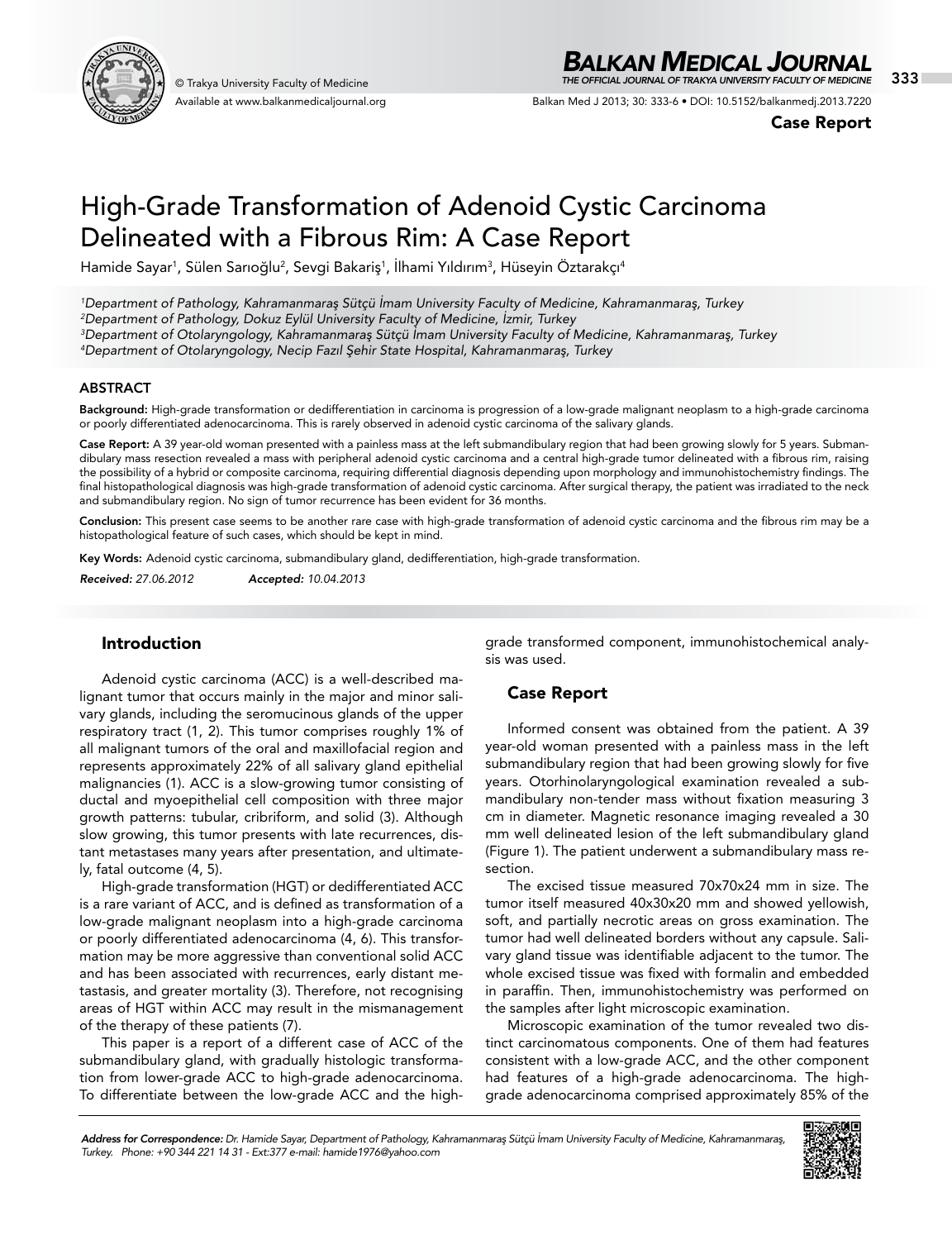tumor mass. Although both the low-grade ACC and highgrade adenocarcinoma components were evidently separated with a fibrous band, some focal areas revealed the intermixing of both tumor components (Figure 2a).

The low-grade ACC component was characterized by biphasic tubular, cribriform structures containing abluminal myoepithelial cells and luminal epithelial cells within a myxoid and/ or hyaline matrix. On cytological examination, the tumor cells were small, hyperchromatic, angulated and monomorphic. When viewed under a microscope, rare mitoses were iden-



Figure 1. Magnetic resonance showing a lesion located in the left submandibulary gland.

tified; approximately one mitotic figure per ten high-power fields. The cyst-like spaces comprised of pale basophilic material as well as eosinophilic basal lamina material, which were positive for periodic acid-Schiff (PAS) stain. The ACC component also showed extensive perineural invasion (Figure 2b).

In comparison, the high-grade component showed glandular, solid, and sheet-like growth patterns with marked central necrosis, "comedonecrosis", made up of cells with large pleomorphic nuclei with conspicuous nucleoli, polygonal and large cytoplasms (Figure 2c-f) and a high mitotic rate (50 mitotic figures per 10 high-power fields).

The immunohistochemical characteristics of the two tumor components are shown in Table 1. Immunohistochemically, the myoepithelial layer of the ACC was positive for SMA (Figures 3a and 3b), Vimentin, and GFAP, whereas these expressions were lost in the transformed areas. CK5/6, CK7, 34β12, EMA and S100 (Figures 3c and 3d) stained conventional ACC and HGT components with the same intensity, but CK20 was absent from both ACC and HGT components. The Ki-67 labelling index of ductal cells in HGT and epithelial cells of ACC was 70% and 20%, respectively. Cyclin D1 overexpression was demonstrated in roughly 30% of the tumor cells in the HGT area, but it was only weakly expressed in the conventional ACC area. Staining for CD117 protein was positive in less than 20% of carcinoma cells both in the HGT and solid-type ACC areas, whereas it was negative in the lower-grade ACC portions. No staining for p53, CEA, or HER2/ neu was found in either the HGT or the ACC areas. The final pathological diagnosis was HGT- ACC of the submandibulary gland.



Figure 2. a-f. Microscopic findings (haematoxylin-eosin stain). Two distinct neoplastic cell populations separated by thin fibrous connective tissue are shown in the same tumor, on the left, low-grade adenoid cystic carcinoma and, on the right, HGT-ACC (magnification X40) (a). Low-grade ACC component showing a mixture of tubular, cribriform structures (magnification X 40) (b). Inset: note the perineural invasion of ACC (magnification X400). High-grade transformed component. Tubular growth pattern (magnification X40) (c). Micropapillary and solid growth patterns with comedo-like necrosis (magnification X40) (d). Transitional zone between solid adenoid cystic carcinoma and HGT-ACC (magnification X100) (e). Note the large polygonal cancer cells with conspicuous nucleoli (magnification X400) (f).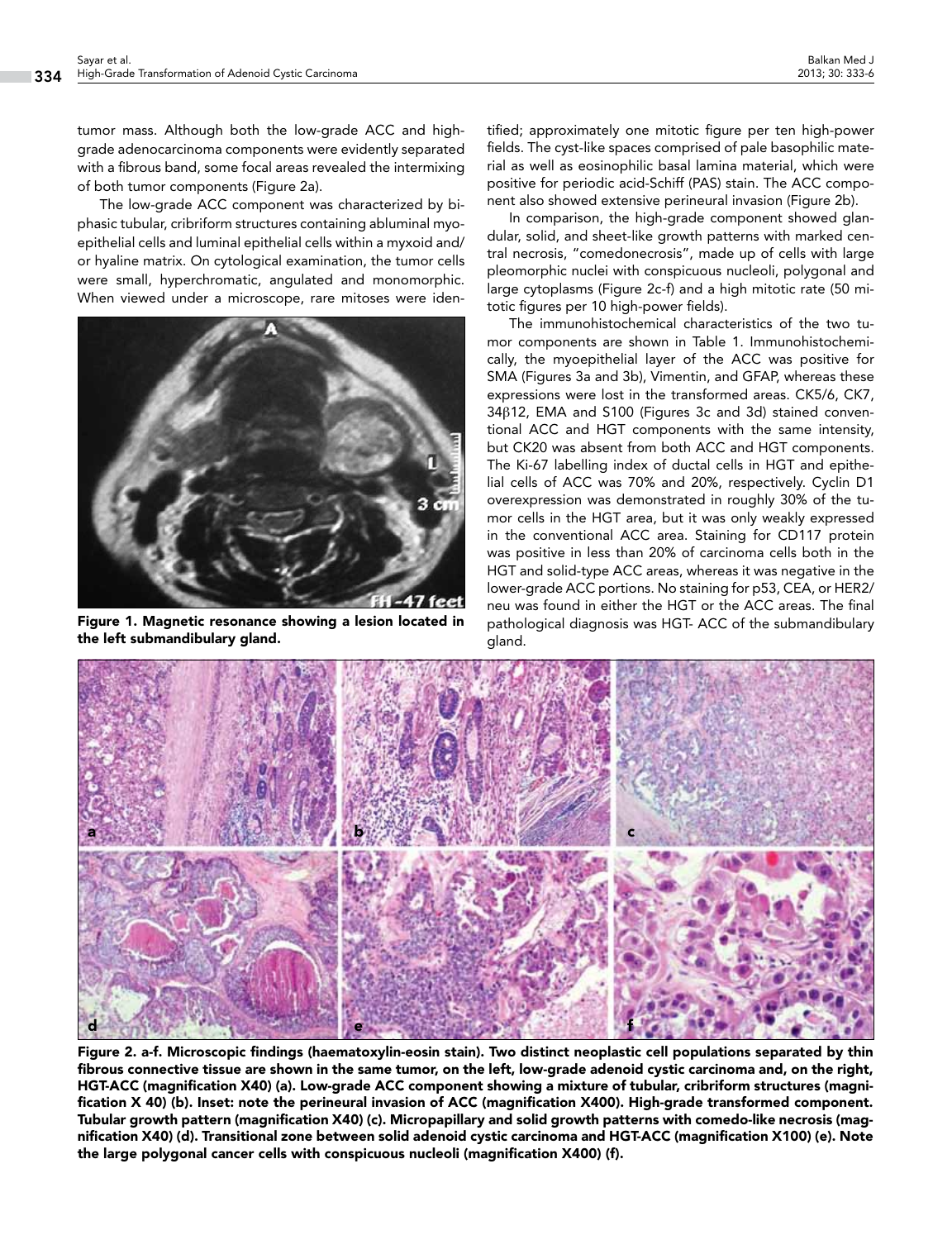|  |  | Table 1. Comparison of immunohistochemical features in |  |
|--|--|--------------------------------------------------------|--|
|  |  | conventional ACC and high-grade components             |  |

| <b>Antigens</b>  | <b>Source</b>     | <b>Conventional ACC</b> | HGT         |
|------------------|-------------------|-------------------------|-------------|
| CK 5/6           | Novacastro        | $^{+}$                  | $+$         |
| CK7              | Leica             | $\ddot{}$               | $+$         |
| 34β12            | <b>NeoMarkers</b> | $^{+}$                  | $+$         |
| CK20             | Leica             |                         |             |
| EMA              | <b>NeoMarkers</b> | $Luminal +$             | Luminal $+$ |
| S <sub>100</sub> | Leica             | $^{+}$                  | $+$         |
| SMA              | <b>NeoMarkers</b> | myoepithelial<br>$^{+}$ |             |
| GFAP             | Cell Marque       | myoepithelial<br>$+$    |             |
| WIMENTIN         | Leica             | myoepithelial<br>$^{+}$ |             |
| GCDFP15          | Leica             |                         |             |
| CEA              | Dako              |                         |             |
| P53              | Leica             |                         |             |
| CD117 (c-kit)    | Leica             | Weakly +                | $20% +$     |
| <b>CYCLIN D1</b> | Leica             |                         | $30 \% +$   |
| HER2/neu         | Leica             |                         |             |
| Ki67 index       | Leica             | 20%                     | 70 %        |



Figure 3. a-d. Immunohistochemical phenotypes of both components. Outer cells of ACC component was positive for SMA (magnification X200) (a). SMA, High-grade transition of ACC showing loss of myoepithelial layer (magnification X100) (b). S100, ACC area staining positive (magnification X200) (c), S100, high-grade area staining positive (magnification X200) (d).

The patient underwent a second surgery for lymph node dissection. Lymph nodes obtained from the left functional neck dissection were negative for neoplasm. The histopathological surgical margin was tumor-free. The pathological stage was determined to be pT2N0Mx. After surgical therapy, the patient was irradiated to the neck and submandibulary region. No sign of tumor recurrence has been present for 36 months.

### **Discussion**

HGT or dedifferentiation in carcinoma is the histological transformation of a low-grade malignant neoplasm to a highgrade carcinoma (3). Cheuk et al. (6) first reported a dedifferentiated variant of salivary ACC in 1999. Originally, dedifferentiation had been demonstrated in some mesenchymal tumors, such as dedifferentiated chondrosarcoma and dedifferentiated liposarcoma (8, 9). This statement has been adapted to salivary malignancies, such as ACC, acinic cell carcinoma, polymorphous low-grade adenocarcinoma, mucoepidermoid carcinoma, and myoepithelial carcinoma (4, 10). Some authors recommended the terminology of HGT rather than dedifferentiation (4); however, this is still controversial, because HGT is thought to reflect the actual tumor biology. In HGT-ACC, the high-grade tumor frequently preserves some features like glandular differentiation of the original tumor and is even then still recognisable as a carcinoma (4).

HGT-ACC occurs mainly in the submandibulary gland and the minor salivary glands in the sinonasal tract or palate (7). The age of HGT-ACC patients in a recent review was reported to range from 32 to 74 years (n=24) with a mean age of 58 years. HGT-ACC shows a slight male predominance, whereas conventional ACC has a slight female predilection (4). For the present case, the patient's age and the site of the HGT-ACC were similar to previously reported cases.

HGT can be identified as an untreated, low-grade salivary gland tumor, in a recurrent lesion or sometimes after postoperative radiotherapy (5, 10, 11). Our patient belongs to the former group. To our knowledge, there have been only 33 previously reported cases (3, 4). The amount of high-grade transformed component in ACC ranges from 10% to 80% (4, 10). In the present case, this component was found to be approximately 85% of the area. The high-grade transformed component was the predominant feature in most of the previous cases (10), as in our case.

Our case resembled the right maxillary sinus mass with central HGT described by Sato et al. (12), and the two cases of the submandibulary region presented by Chau at al. (10). With respect to cellular architecture, the tumor cells had small, hyperchromatic, angulated nucleus and were monomorphic in the conventional ACC component. The transformed component was defined as a pleomorphic high-grade proliferation of tumor cells with a common loss of myoepithelial cells around the tumor nests (5). In the present case, the fibrous rimming delineating two morphologically different components raised other possibilities. These entities include solid pattern ACC, hybrid carcinoma, and collision tumor (5). Discrimination of HGT-ACC from solid pattern ACC was occasionally difficult. Nuclear enlargement, chromatin irregularities, and comedonecrosis were more extensive in HGT-ACC than solid pattern ACC (4). In our case, the transformed component had prominent anisonucleosis and the formation of micropapilla, as described previously by Seethala et al. (4), as criteria for HGT, but lacked squamous metaplasia.

Hybrid carcinoma is a neoplasm composed of two or more disparate and well-established tumors showing obvious differentiation (5, 13). For our sample, some of the tumor nests of the HGT component with comedo-like necrosis, apocrine-like eosinophilic cytoplasm, coarse chromatin and distinct single